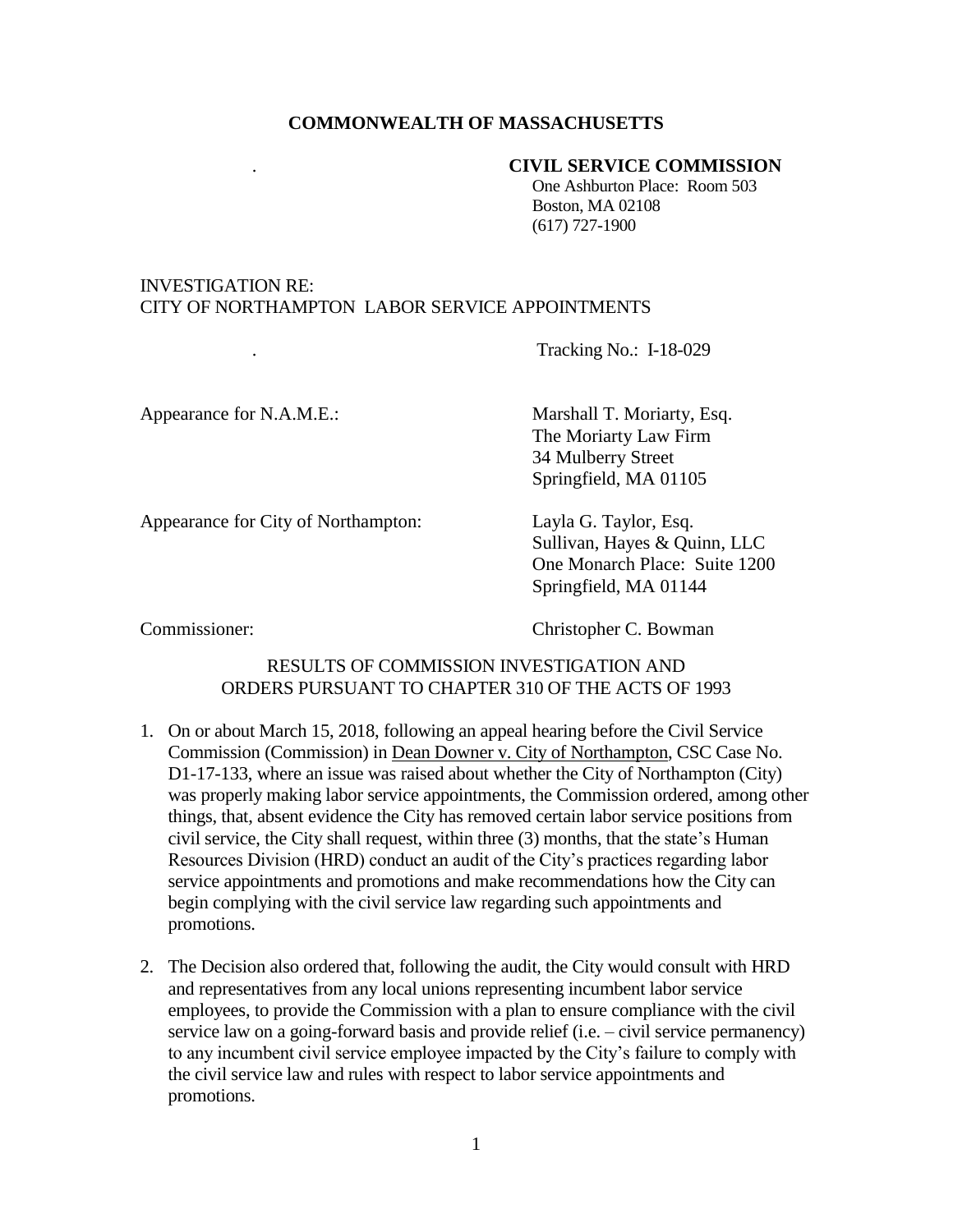- 3. HRD completed the audit, identified which of the City's job titles fell under labor service and recommended the appropriate labor service titles from the "Municlass Manual".
- 4. The City provided this information to the officers of the Northampton Association of Municipal Employees (N.A.M.E.); counsel for N.A.M.E., and the impacted incumbent employees, including those employees who may have previously held a labor service position but were provisionally promoted to an official service position.
- 5. Specifically, each impacted employee was provided with their proposed labor service title and proposed civil service permanency date. A limited number of employees had inquiries which were addressed by the City and shared with the Commission. Ultimately, no impacted employee, after being given the opportunity to do so, has objected to the proposed title and/or civil service permanency date proposed by the City.
- 6. Finally, the City, in concert with HRD, has developed a plan to ensure that all labor service appointments and promotions, on a going forward basis, will be made consistent with the civil service law and rules.

For all of the above reasons, the Commission, pursuant to its authority under Chapter 310 of the Acts of 1993, hereby orders the following:

- 1. All City of Northampton employees hired into non-temporary labor service positions who have completed at least six (6) months of employment with the City, shall be deemed permanent, tenured, civil service employees in their current, non-temporary labor service positions to be effective as of the date of this decision.
- 2. The civil service seniority date of any individual referenced in Paragraph 1 shall be the individual's first day of service as a labor service employee with the City.
- 3. For those employees hired into non-temporary labor service positions who have not completed six (6) months of employment with the City as of the date of this decision, they shall be deemed permanent / tenured upon serving their six (6) month probationary period.
- 4. Any individual referenced in Paragraph 1 who was subsequently promoted to an official service title for which there was no eligible list shall be considered provisionally promoted into that official service title and retain their labor service appointment date and all rights that come with that. (The City provided an attachment which includes the names, titles and seniority dates of impacted employees.)
- 5. The City shall not make any provisional appointments or provisional promotions into labor service titles except as permitted under the provisions provided by law and shall